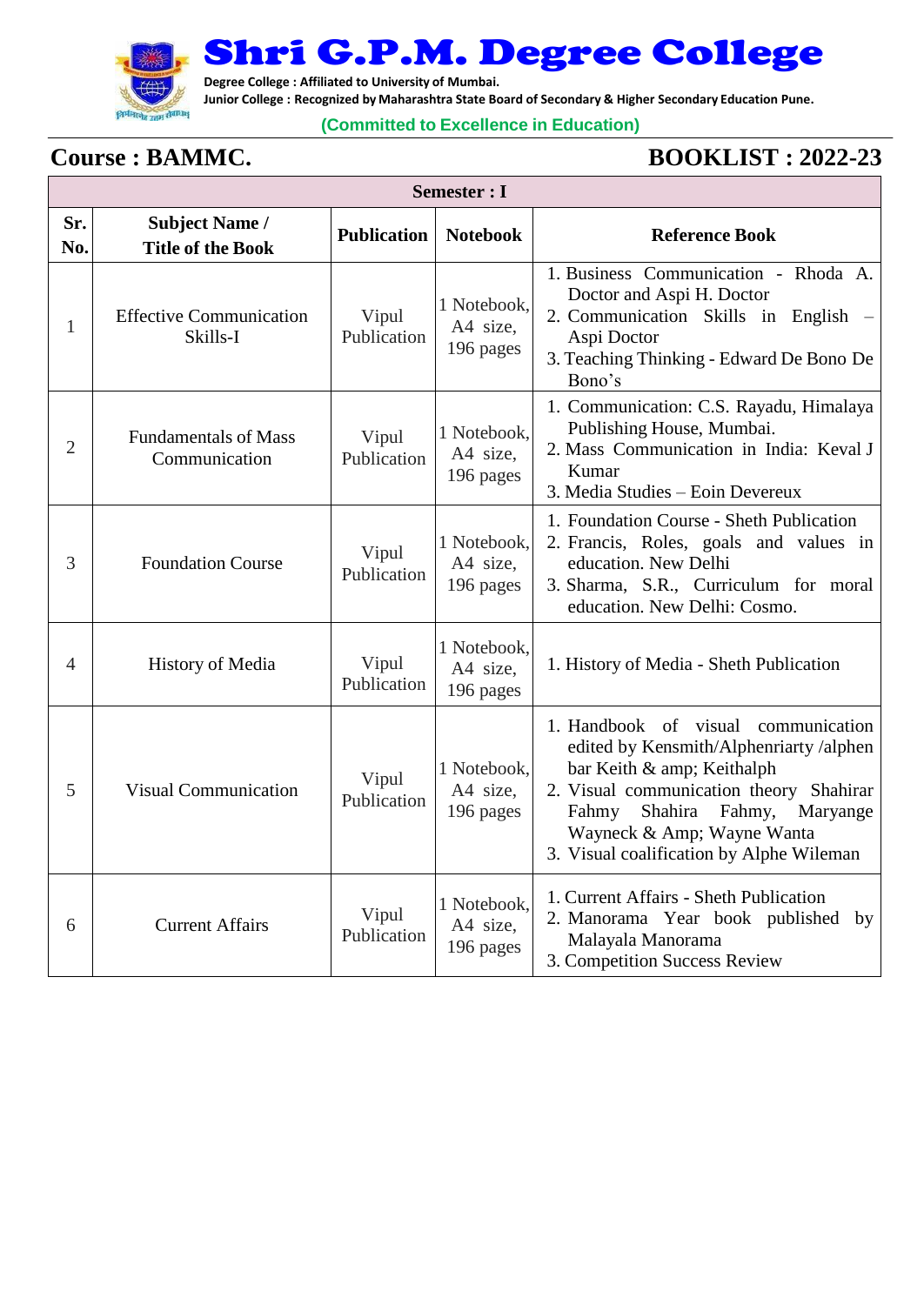|                | <b>Semester</b> : II                              |                      |                                      |                                                                                                                                                                                                                                                |  |  |
|----------------|---------------------------------------------------|----------------------|--------------------------------------|------------------------------------------------------------------------------------------------------------------------------------------------------------------------------------------------------------------------------------------------|--|--|
| Sr.<br>No.     | <b>Subject Name /</b><br><b>Title of the Book</b> | <b>Publication</b>   | <b>Notebook</b>                      | <b>Reference Book</b>                                                                                                                                                                                                                          |  |  |
| 1              | Introduction to Advertising                       | Vipul<br>Publication | 1 Notebook,<br>A4 size,<br>196 pages | 1. Advertising Principles and Practices, 7th<br>Edition, William D. Wells, John Burnett,<br>Sandra Moriarty<br>2. Adland: Global History of advertising by<br>mark Tungate<br>3. Copy paste : How advertising recycle<br>ideas by Joe La Pompe |  |  |
| $\overline{2}$ | <b>Content Writing</b>                            | Vipul<br>Publication | 1 Notebook,<br>A4 size,<br>196 pages | 1. The Editor's Toolbox by Buck Ryan and<br>Michael O' Donnell, Surjeet Publication<br>2. Writing for the Mass Media by James<br><b>Glen Stovall</b><br>3. A Handbook of Rhetorical Devices by<br>Robert A Harris                              |  |  |
| 3              | <b>Effective Communication-II</b>                 | Vipul<br>Publication | 1 Notebook,<br>A4 size,<br>196 pages | 1. Business Communication - Rhoda A.<br>Doctor and Aspi H. Doctor<br>2. Communication Skills in English -Aspi<br>Doctor<br>3. Teaching Thinking - Edward De Bono De<br>Bono's                                                                  |  |  |
| $\overline{4}$ | Introduction to Journalism                        | Vipul<br>Publication | 1 Notebook,<br>A4 size,<br>196 pages | 1. Writing and Reporting News by Carole<br>Rich; Thomson Wadsworth<br>2. Journalism: Principles and Practice by<br>Tony Harcup, Sage Publication, 2011<br>edition                                                                              |  |  |
| 5              | <b>Foundation Course-II</b>                       | Vipul<br>Publication | 1 Notebook,<br>A4 size,<br>196 pages | 1. How to Have a Beautiful Mind-Edward<br>De Bono, Ebury Press.<br>2. F.C. II - Mascarenhas & Mody, Marvel<br>Publication.<br>3. F.C. II - Micheal Vaz, Meeta Seta<br>$\&$<br>Madhu Nair, Manan Prakashan.                                     |  |  |
| 6              | Media Gender and Culture                          | Vipul<br>Publication | 1 Notebook,<br>A4 size,<br>196 pages | 1. Media and Cultural Studies: Meenakshi<br>Gigi Durham and Douglas M. Kellner<br>2. Cultural Studies- Theory and Practice –<br>Chris Baker<br>3. An Introduction to Cultural<br>Studies-<br>Promod K. Nayar                                   |  |  |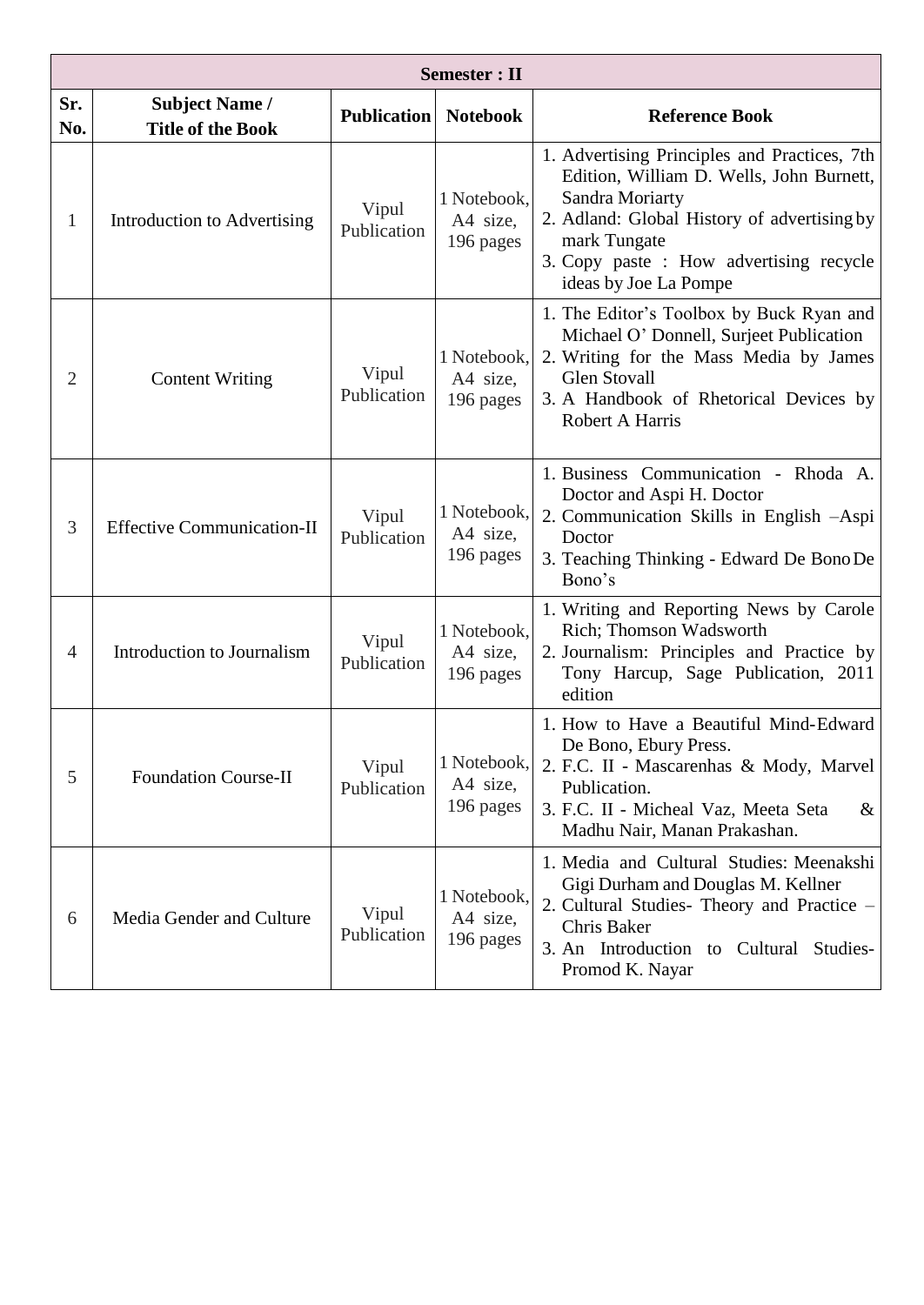| <b>Semester: III</b> |                                                        |                      |                                      |                                                                                                                                                                                                                                                                             |  |
|----------------------|--------------------------------------------------------|----------------------|--------------------------------------|-----------------------------------------------------------------------------------------------------------------------------------------------------------------------------------------------------------------------------------------------------------------------------|--|
| Sr.<br>No.           | <b>Subject Name /</b><br><b>Title of the Book</b>      | <b>Publication</b>   | <b>Notebook</b>                      | <b>Reference Book</b>                                                                                                                                                                                                                                                       |  |
| $\mathbf{1}$         | Electronic Media - I                                   | Vipul<br>Publication | 1 Notebook,<br>A4 size,<br>196 pages | 1. Basic Radio<br>Television:<br>by S<br>and<br>Sharma<br>2. The TV Studio Production Handbook:<br>Lucy Brown                                                                                                                                                               |  |
| $\overline{2}$       | Corporate Communication and<br><b>Public Relations</b> | Vipul<br>Publication | A4 size,<br>196 pages                | 1. Public Relations Ethics, Philip Seiband<br>Kathy Fitzpatrick<br>1 Notebook, 2. Public Relations - The realities of PRby<br>Newsom, Turk, Kruckleberg<br>3. Principals of Public Relations - C.S.<br>Rayudu and K.R. Balan                                                |  |
| 3                    | <b>Media Studies</b>                                   | Vipul<br>Publication | 1 Notebook,<br>A4 size,<br>196 pages | 1. Mass communication Theory - Dennis<br>Quail<br>2. Mass,<br>communication<br>theory:<br>foundations, ferment and Future - Stanley<br><b>Baran and Dennis Davis</b><br>3. Introduction to mass communication:<br>media literacy and culture updated edition<br>8th edition |  |
| $\overline{4}$       | Introduction to Photography                            | Vipul<br>Publication | 1 Notebook,<br>A4 size,<br>196 pages | 1. Collins Books series: Pentax Inc.<br>2. Minolta Photographer's handbook                                                                                                                                                                                                  |  |
| 5                    | Film Communication - I                                 | Vipul<br>Publication | A4 size,<br>196 pages                | $1$ Notebook, $\vert$ 1. Documentaries on World and Indian<br>Cinema (100 years of Cinema).                                                                                                                                                                                 |  |
| 6                    | Computers and Multimedia - I                           | Vipul<br>Publication | A4 size,<br>196 pages                | 1. Quark Express-9 : Prepress Know - How<br><b>Noble Desktop Teachers</b><br>$1$ Notebook, $\vert$ 2. Desktop Publishing with Quark 10Kindle<br>version<br>3. Digital Music and Sound Forge Debasis<br><b>Sen BPB Publications</b>                                          |  |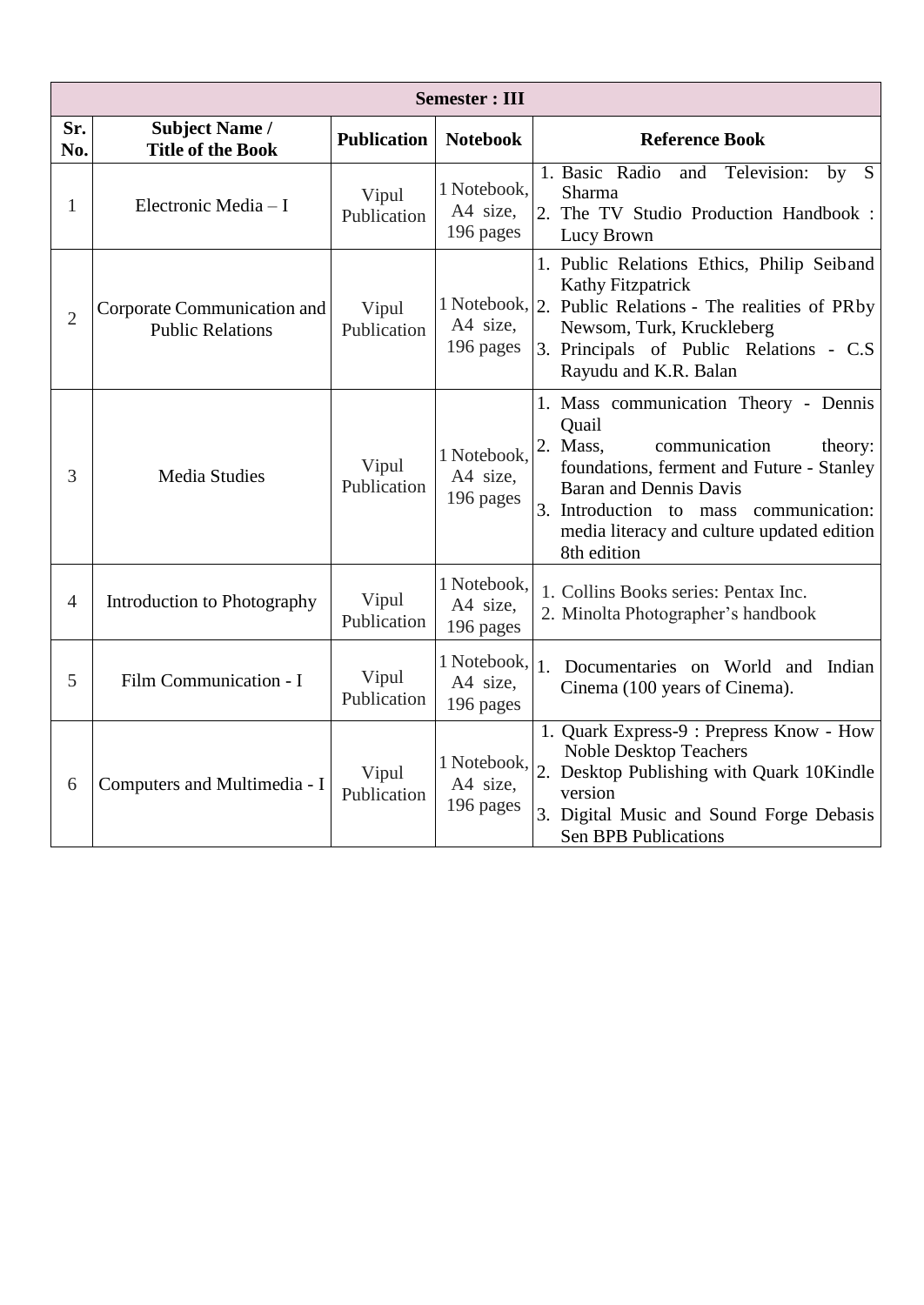| <b>Semester: IV</b> |                                                  |                      |                                      |                                                                                                                                                                                                                                                                                                                          |  |
|---------------------|--------------------------------------------------|----------------------|--------------------------------------|--------------------------------------------------------------------------------------------------------------------------------------------------------------------------------------------------------------------------------------------------------------------------------------------------------------------------|--|
| Sr.<br>No.          | <b>Subject Name/</b><br><b>Title of the Book</b> | <b>Publication</b>   | <b>Notebook</b>                      | <b>Reference Book</b>                                                                                                                                                                                                                                                                                                    |  |
| 1                   | Electronic Media - II                            | Vipul<br>Publication | 1 Notebook,<br>A4 size,<br>196 pages | 1. Usha Raman, 'Writing for the Media',<br>Oxford University Press, New Delhi.<br>2. Media Production: A Practical Guide to<br>Radio and TV 1st Edition by Amanda<br>Willett                                                                                                                                             |  |
| $\overline{2}$      | Writing and Editing for<br>Media                 | Vipul<br>Publication | 1 Notebook,<br>A4 size,<br>196 pages | 1. James<br>Glen<br>Stovall,<br>writing<br>for<br>Kindersleyia, sixth edition, published by<br>Dorling<br>2. Artwick, Clauddete G., Reporting And<br>Producing For Digital Media, Surject<br>Publications, 1st Indian Reprint, 2005<br>Associated<br>3. The<br>Press<br>Stylebook.<br>Associated Press (current edition) |  |
| 3                   | Media Laws and Ethics                            | Vipul<br>Publication | 1 Notebook,<br>A4 size,<br>196 pages | 1. Basu, D.D. (2005). Press Laws, Prentice<br>Hall.<br>2. Iyer, V. (2000), Mass Media Laws and<br>Regulations in India, AMIC Publication.<br>3. Thakurta, P.G. (2009). Media Ethics,<br><b>Oxford University Press</b>                                                                                                   |  |
| $\overline{4}$      | <b>Mass Media Research</b>                       | Vipul<br>Publication | 1 Notebook,<br>A4 size,<br>196 pages | 1. Research Methodology; Kothari: Wiley<br>Eastern Ltd.<br>2. A Handbook of Social Analyzing<br>Research: Dixon, Bouma, Atkinson<br>3. Analysing Me dia Message: Reffe,<br>Daniel; Lacy, St Associates<br>Fico,<br>Frederick 1998; Lawrence Erlbaum<br>associates.                                                       |  |
| 5                   | Film Communication - II                          | Vipul<br>Publication | 1 Notebook,<br>A4 size,<br>196 pages | 1. Documentaries on Famous, Film makers<br>- K. Balachander. K. Vishwanath, Adoor<br>etc.                                                                                                                                                                                                                                |  |
| 6                   | Computer Multimedia - II                         | Vipul<br>Publication | 1 Notebook,<br>A4 size,<br>196 pages | 1. Photoshop Bible, Mc Leland,<br>Willey<br>Publication<br>2. Adobe Illustrator Classroom in a book:<br>Adobe House<br>3. InDesign: Classroom in a book Kelly<br>Kordes and Tina De Jarld Adobe                                                                                                                          |  |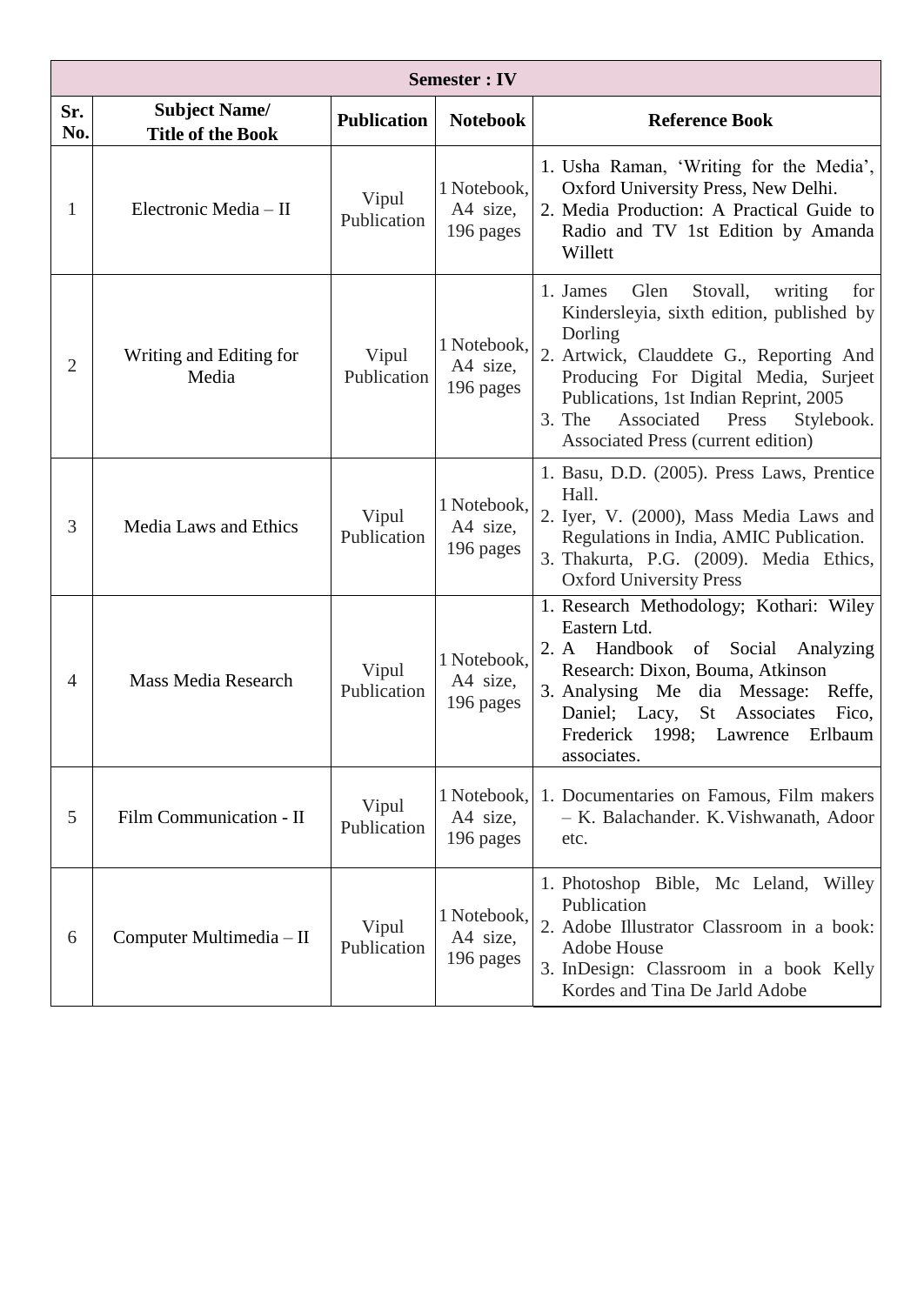| Semester: V    |                                                  |                      |                                      |                                                                                                                                                                                                                                                                       |  |
|----------------|--------------------------------------------------|----------------------|--------------------------------------|-----------------------------------------------------------------------------------------------------------------------------------------------------------------------------------------------------------------------------------------------------------------------|--|
| Sr.<br>No.     | <b>Subject Name/</b><br><b>Title of the Book</b> | <b>Publication</b>   | <b>Notebook</b>                      | <b>Reference Book</b>                                                                                                                                                                                                                                                 |  |
| 1              | Copy Writing                                     | Vipul<br>Publication | 1 Notebook,<br>A4 size,<br>196 pages | 1. Looking Away by Harsh Mandar<br>2. Copywriting By J. JonathangabayFrsa<br>3. Copywriting: Successful Writing For<br>Design, Advertising And Marketing<br>100 Book By MarkShaw                                                                                      |  |
| $\overline{2}$ | Advertising & Marketing<br>Research              | Vipul<br>Publication | 1 Notebook,<br>A4 size,<br>196 pages | 1. Research for Marketing Decisions Paul<br>E. Green, Donald S. Tull<br>2. Business Research Methods - Donald<br>Cooper and PamelaSchindler, TMGH,<br>9th edition                                                                                                     |  |
| 3              | <b>Brand Building</b>                            | Vipul<br>Publication | 1 Notebook,<br>A4 size,<br>196 pages | 1. David, A Aker, Building strong brands,<br>the free press, 1996<br>2. Al Ries and Laura Ries, the 11<br>Immutable Laws of internetbranding,<br>Harper Collins, 2001<br>3. Brand management – the Indiancontext<br>- Y L R Moorthi                                   |  |
| $\overline{4}$ | <b>Agency Management</b>                         | Vipul<br>Publication | 1 Notebook,<br>A4 size,<br>196 pages | 1. Advertising and Promotion by G. Belch<br>and M. Belch<br>2. Advertising Promotion and Other<br><b>Aspects of Integrated Marketing</b><br>Communications by Terence A. Shimp                                                                                        |  |
| 5              | Direct Marketing & E-<br>Commerce                | Vipul<br>Publication | 1 Notebook,<br>A4 size,<br>196 pages | 1. Alan Tapp, Principles of Direct and<br>Database Marketing - FinancialTimes -<br>PrenticeHall 2000<br>2. Drayton Bird, Commonsense Direct<br>Marketing - Kogan Page 1996<br>3. Jim Sterne and Anthony Prior $- E -$<br>mail Marketing - John Wiley and Sons<br>2000 |  |
| 6              | <b>Consumer Behavior</b>                         | Vipul<br>Publication | 1 Notebook,<br>A4 size,<br>196 pages | 1. Leon. Schiffman, Joseph Wiserblit,<br>S.Ramesh Kumar - Consumer<br>Behaviour.<br>2. David. L. Louder, Albert Jello Bitta, Co<br>Mcgraw Behaviour - Concepts &<br>Applications. Mcgrow Hill.                                                                        |  |